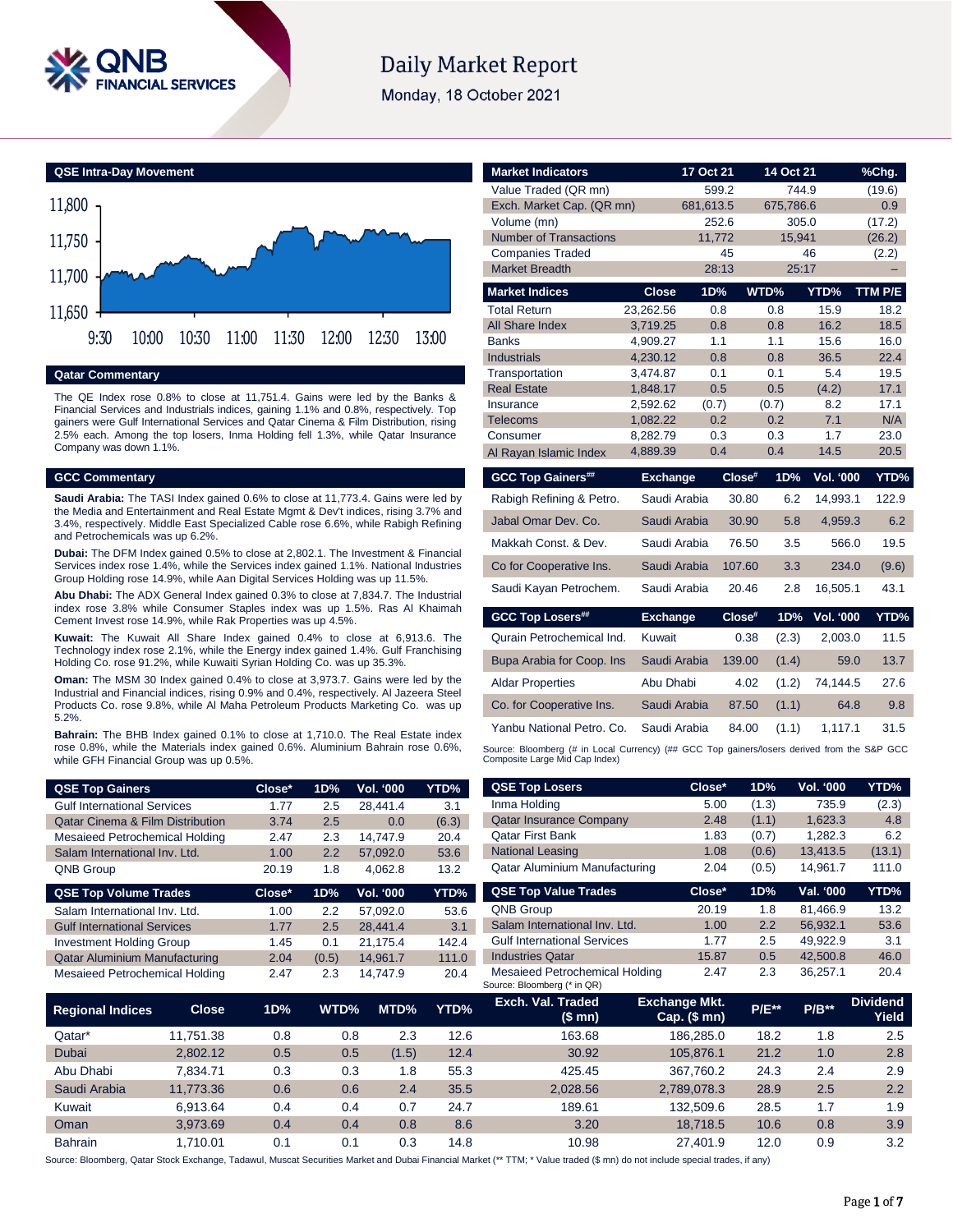### **Qatar Market Commentary**

- The QE Index rose 0.8% to close at 11,751.4. The Banks & Financial Services and Industrials indices led the gains. The index rose on the back of buying support from GCC, Arab and foreign shareholders despite selling pressure from Qatari shareholders.
- Gulf International Services and Qatar Cinema & Film Distribution were the top gainers, rising 2.5% each. Among the top losers, Inma Holding fell 1.3%, while Qatar Insurance Company was down 1.1%.
- Volume of shares traded on Sunday fell by 17.2% to 252.6mn from 305mn on Thursday. However, as compared to the 30-day moving average of 190.4mn, volume for the day was 32.7% higher. Salam International Inv. Ltd. and Gulf International Services were the most active stocks, contributing 22.6% and 11.3% to the total volume, respectively.

| <b>Overall Activity</b>        | Buy %*   | Sell %*  | Net (QR)          |
|--------------------------------|----------|----------|-------------------|
| Qatari Individuals             | 42.91%   | 50.32%   | (44, 429, 728.6)  |
| <b>Qatari Institutions</b>     | 19.03%   | 29.13%   | (60, 501, 920.4)  |
| Qatari                         | 61.94%   | 79.45%   | (104, 931, 649.0) |
| <b>GCC Individuals</b>         | 0.63%    | 0.79%    | (944, 529.6)      |
| <b>GCC</b> Institutions        | $9.00\%$ | 3.10%    | 35,346,933.3      |
| <b>GCC</b>                     | 9.63%    | 3.89%    | 34,402,403.7      |
| Arab Individuals               | 12.28%   | 11.49%   | 4,727,866.7       |
| <b>Arab Institutions</b>       | $0.00\%$ | $0.00\%$ |                   |
| Arab                           | 12.28%   | 11.49%   | 4,727,866.7       |
| <b>Foreigners Individuals</b>  | 2.89%    | 2.84%    | 287,034.3         |
| <b>Foreigners Institutions</b> | 13.27%   | 2.34%    | 65.514.344.3      |
| <b>Foreigners</b>              | 16.16%   | 5.18%    | 65,801,378.6      |

Source: Qatar Stock Exchange (\*as a % of traded value)

## **Earnings Releases and Earnings Calendar**

### **Earnings Releases**

| <b>Market</b> | <b>Currency</b> | Revenue (mn)<br>3Q2021 | % Change<br>YoY | <b>Operating Profit</b><br>(mn) 3Q2021 | % Change<br>YoY          | <b>Net Profit</b><br>(mn) 3Q2021 | $\%$<br><b>Change</b><br>YoY |
|---------------|-----------------|------------------------|-----------------|----------------------------------------|--------------------------|----------------------------------|------------------------------|
| Saudi Arabia  | <b>SR</b>       | 2.556.4                | 96.6%           | 73.1                                   | 17.3%                    | 47.4                             | 28.5%                        |
| Abu Dhabi     | <b>AED</b>      | 2.111.5                | 81.3%           | -                                      | $\overline{\phantom{0}}$ | 270.0                            | N/A                          |
| Oman          | <b>OMR</b>      | 183.2                  | $-8.2%$         | -                                      | $\overline{\phantom{0}}$ | 10.5                             | $-30.2%$                     |
| Oman          | <b>OMR</b>      | 8.1                    | $-14.6%$        | -                                      | $-$                      | (1.5)                            | N/A                          |
| Oman          | <b>OMR</b>      | 11.7                   | $-22.5%$        | -                                      | -                        | 0.1                              | 1207.7%                      |
| Oman          | <b>OMR</b>      | 18.4                   | 31.9%           |                                        |                          | 2.7                              | 240.4%                       |
| Oman          | <b>OMR</b>      | 6.9                    | 2.6%            | -                                      |                          | (0.5)                            | N/A                          |
|               |                 |                        |                 |                                        |                          |                                  |                              |

Source: Company data, DFM, ADX, MSM, TASI, BHB.

### **Earnings Calendar**

| <b>Tickers</b> | <b>Company Name</b>                             | Date of reporting 3Q2021 results | No. of days remaining | <b>Status</b> |
|----------------|-------------------------------------------------|----------------------------------|-----------------------|---------------|
| <b>BRES</b>    | Barwa Real Estate Company                       | 18-Oct-21                        | 0                     | Due           |
| <b>MRDS</b>    | Mazaya Qatar Real Estate Development            | 18-Oct-21                        | $\mathbf{0}$          | <b>Due</b>    |
| <b>MARK</b>    | Masraf Al Rayan                                 | 18-Oct-21                        | $\mathbf 0$           | Due           |
| <b>KCBK</b>    | Al Khalij Commercial Bank                       | 18-Oct-21                        | $\mathbf{0}$          | <b>Due</b>    |
| <b>MCGS</b>    | Medicare Group                                  | 19-Oct-21                        |                       | Due           |
| <b>ABQK</b>    | Ahli Bank                                       | 19-Oct-21                        | $\overline{1}$        | <b>Due</b>    |
| <b>UDCD</b>    | United Development Company                      | 20-Oct-21                        | 2                     | Due           |
| <b>QFLS</b>    | <b>Qatar Fuel Company</b>                       | 20-Oct-21                        | $\overline{2}$        | <b>Due</b>    |
| <b>ERES</b>    | <b>Ezdan Holding Group</b>                      | 21-Oct-21                        | 3                     | Due           |
| <b>CBQK</b>    | <b>The Commercial Bank</b>                      | 24-Oct-21                        | $6\phantom{1}$        | <b>Due</b>    |
| <b>DBIS</b>    | Dlala Brokerage & Investment Holding Company    | 24-Oct-21                        | 6                     | Due           |
| QAMC           | Qatar Aluminum Manufacturing Company            | 24-Oct-21                        | 6                     | <b>Due</b>    |
| <b>WDAM</b>    | <b>Widam Food Company</b>                       | 24-Oct-21                        | 6                     | Due           |
| <b>QLMI</b>    | <b>QLM Life &amp; Medical Insurance Company</b> | 24-Oct-21                        | 6                     | <b>Due</b>    |
| <b>MERS</b>    | Al Meera Consumer Goods Company                 | 24-Oct-21                        | 6                     | Due           |
| <b>QIIK</b>    | <b>Qatar International Islamic Bank</b>         | 25-Oct-21                        | $\overline{7}$        | <b>Due</b>    |
| <b>IQCD</b>    | <b>Industries Qatar</b>                         | 25-Oct-21                        | 7                     | Due           |
| <b>IGRD</b>    | <b>Investment Holding Group</b>                 | 25-Oct-21                        | $\overline{7}$        | <b>Due</b>    |
| <b>AKHI</b>    | Al Khaleej Takaful Insurance Company            | 25-Oct-21                        | 7                     | Due           |
| <b>QEWS</b>    | <b>Qatar Electricity &amp; Water Company</b>    | 26-Oct-21                        | 8                     | <b>Due</b>    |
| <b>IHGS</b>    | <b>INMA Holding Group</b>                       | 26-Oct-21                        | 8                     | Due           |
| <b>AHCS</b>    | <b>Aamal Company</b>                            | 26-Oct-21                        | 8                     | <b>Due</b>    |
|                |                                                 |                                  |                       |               |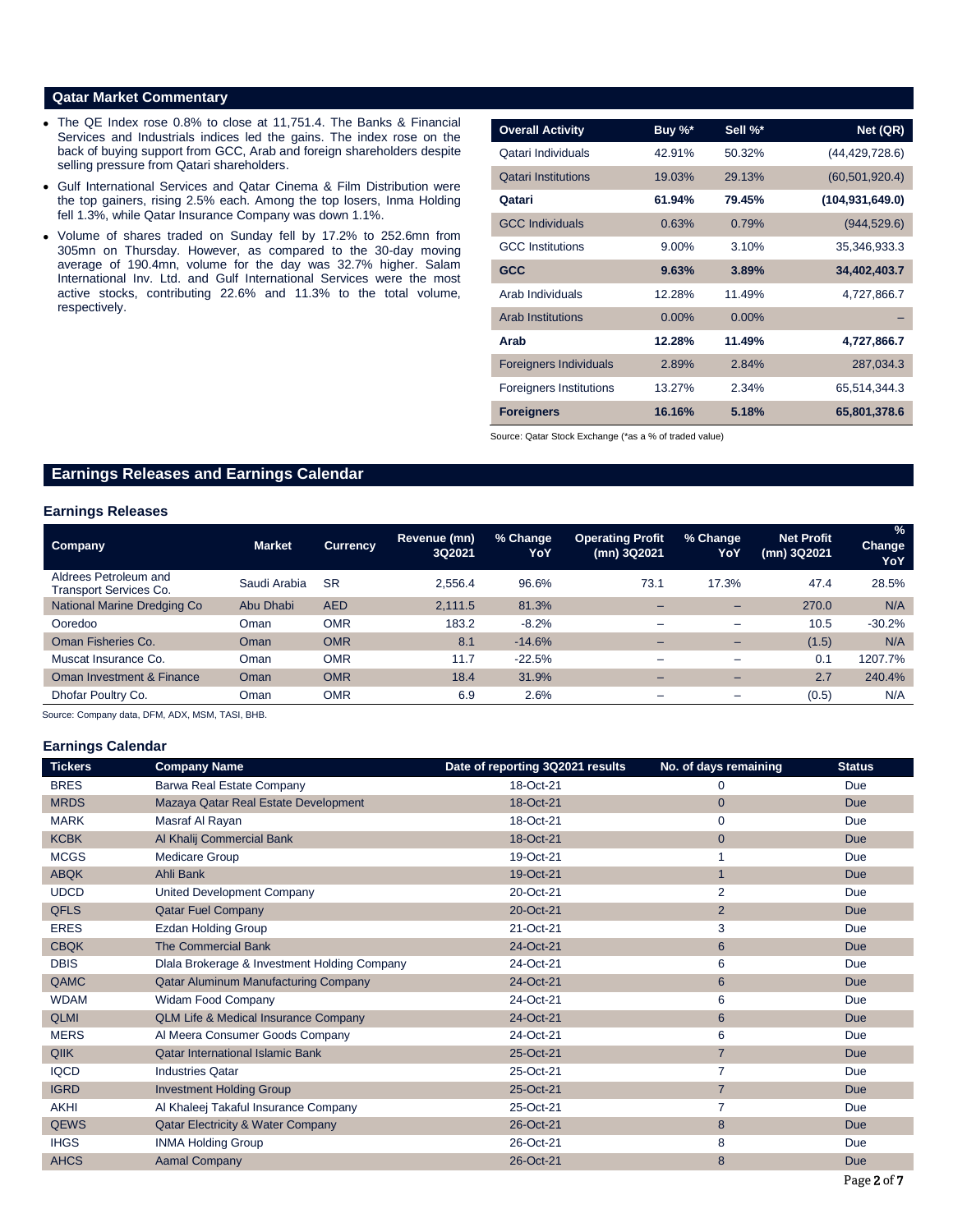| <b>Tickers</b> | <b>Company Name</b>                           | Date of reporting 3Q2021 results | No. of days remaining | <b>Status</b> |
|----------------|-----------------------------------------------|----------------------------------|-----------------------|---------------|
| <b>GWCS</b>    | <b>Gulf Warehousing Company</b>               | 26-Oct-21                        | 8                     | Due           |
| QISI           | Qatar Islamic Insurance Group                 | 26-Oct-21                        | 8                     | <b>Due</b>    |
| QFBQ           | <b>Qatar First Bank</b>                       | 27-Oct-21                        | 9                     | Due           |
| QOIS           | <b>Qatar Oman Investment Company</b>          | 27-Oct-21                        | 9                     | <b>Due</b>    |
| <b>QCFS</b>    | Qatar Cinema & Film Distribution Company      | 27-Oct-21                        | 9                     | Due           |
| <b>MPHC</b>    | <b>Mesaieed Petrochemical Holding Company</b> | 27-Oct-21                        | 9                     | <b>Due</b>    |
| <b>SIIS</b>    | Salam International Investment Limited        | 27-Oct-21                        | 9                     | Due           |
| <b>ORDS</b>    | Ooredoo                                       | 27-Oct-21                        | 9                     | <b>Due</b>    |
| <b>MCCS</b>    | <b>Mannai Corporation</b>                     | 27-Oct-21                        | 9                     | Due           |
| <b>QIMD</b>    | <b>Qatar Industrial Manufacturing Company</b> | 27-Oct-21                        | 9                     | <b>Due</b>    |
| <b>DOHI</b>    | Doha Insurance Group                          | 27-Oct-21                        | 9                     | Due           |
| <b>GISS</b>    | <b>Gulf International Services</b>            | 28-Oct-21                        | 10                    | <b>Due</b>    |
| <b>BLDN</b>    | <b>Baladna</b>                                | 28-Oct-21                        | 10                    | Due           |
| <b>ZHCD</b>    | <b>Zad Holding Company</b>                    | 28-Oct-21                        | 10                    | <b>Due</b>    |

Source: QSE

# **News**

**Qatar** 

 **QIBK's bottom line rises 17.7% YoY and 10.0% QoQ in 3Q2021, above our estimate –** Qatar Islamic Bank's (QIBK) net profit rose 17.7% YoY (+10.0% QoQ) to QR929.9mn in 3Q2021, above our estimate of QR849.4mn (variation of +9.5%). Total net income from financing and investing activities decreased 1.1% YoY in 3Q2021 to QR1,786.9mn. However, on QoQ basis total net income from financing and investing activities rose marginally (+0.1%). The company's total income came in at QR2,011.7mn in 3Q2021, which represents an increase of 1.1% YoY. However, on QoQ basis total income fell marginally. The bank's total assets stood at QR186.0bn at the end of September 30, 2021, up 9.4% YoY (+1.2% QoQ). Financing assets were QR127.1bn, registering a rise of 12.3% YoY (flat QoQ) at the end of September 30, 2021. Customers' current accounts rose 8.8% YoY to reach QR17.5bn at the end of September 30, 2021. However, on QoQ basis customers' current accounts fell 2.2%. EPS amounted to QR0.39 in 3Q2021 as compared to QR0.36 in 2Q2021 and QR0.33 in 3Q2020. QIBK's customer deposits now stand at QR129bn, higher by 9% compared to December and a growth of 15% compared to September 2020. QIBK has been able to bring down the "finance to deposit" ratio to 99% compared to 101% at the end of December 2020. Total income for the nine months' period that ended in September this year was QR6.12bn compared to QR5.96bn for the same period in 2020 registering a growth of 2.7%. Income from financing and investing activities was QR5.33bn, marginally below same period last year on account of lower market interest rates. Total operating expenses for the nine months' period that ended in September decreased to QR797mn from QR822mn for the same period in 2020. Strict cost controls supported by higher operating revenues enabled further enhancement of efficiencies with cost to income ratio improving from 20.5% to 17.5% for the nine months period that ended in September, the "best" in the Qatari banking sector. QIBK was able to maintain the ratio of non-performing financing assets to total financing assets at 1.4% reflecting the quality of the Bank's financing assets portfolio. The bank continued to create additional precautionary impairment charge on financing assets of QR1.19bn for the nine months' period that ended in September compared to QR961mn set aside during the same period last year. In line with the bank's conservative impairment policy the coverage ratio for non-performing financing assets as of September 2021 was improved to 95% compared to 92.3% as at December 2020. Total shareholders' equity reached QR19.9bn, up 8.9%

compared to December and higher by 12.8% compared to September 2020. Total capital adequacy of the Bank under Basel III guidelines is 18% as of September, higher than the minimum regulatory requirements prescribed by Qatar Central Bank and Basel Committee. (QNB FS Research, QSE, Gulf-Times.com)

- **QGTS's bottom line rises 5.0% YoY and 16.7% QoQ in 3Q2021, above our estimate –** Qatar Gas Transport Company Limited's (QGTS, Nakilat) net profit rose 5.0% YoY (+16.7% QoQ) to QR367.7mn in 3Q2021, above our estimate of QR337.3mn (variation of +9.0%). The company's total income came in at QR1,054.9mn in 3Q2021, which represents an increase of 1.0% YoY (+4.6% QoQ). EPS amounted to QR0.18 in 9M2021 as compared to QR0.16 in 9M2020. Nakilat reported a net profit of QR1bn in 9M2021, an 11.5% YoY increase compared to the net profit of QR900mn reported during the same period in 2020. The key financial highlights from the third quarter of 2021 include: Revenue of QR3.071bn, increased by 0.2%; general and administrative expenses decreased by 4.8%; and operating expenses decreased by 0.9%. The shipping and maritime company's solid earnings results are primarily attributed to the implementation of the company's strategic initiatives across all levels, driven by the company's growth strategy and cost optimization. The close alignment with Qatar National Vision 2030, which aims to create a sustainable future for the country, is championed by the Board of Directors. Nakilat has been diversifying its portfolio and expanding international outreach in response to the greater global demand for clean energy. The company is continuously expanding its shipping management capabilities with the latest addition of technologically advanced LNG carrier newbuilds, a key factor in its success and testament to an unwavering commitment to excellence. In 2021, Nakilat's fleet has stands at 74 vessels, just under 12% of the current global LNG fleet, bearing testament to the company's strong shipping management capabilities. (QNB FS Research, QSE, Peninsula Qatar)
- **QIGD's bottom line rises to QR32.1mn in 3Q2021 –** Qatari Investors Group's (QIGD) net profit rose 290.2% YoY (+5.1% QoQ) to QR32.1mn in 3Q2021. The company's revenue came in at QR150.1mn in 3Q2021, which represents a decrease of 20.1% YoY (-3.3% QoQ). EPS amounted to QR0.08 in 9M2021 as compared to QR0.04 in 9M2020. (QSE, QNB FS Research)
- **QGMD's net profit declines 58.8% YoY and 74.3% QoQ in 3Q2021 –** Qatari German Company for Medical Devices' (QGMD) net profit declined 58.8% YoY (-74.3% QoQ) to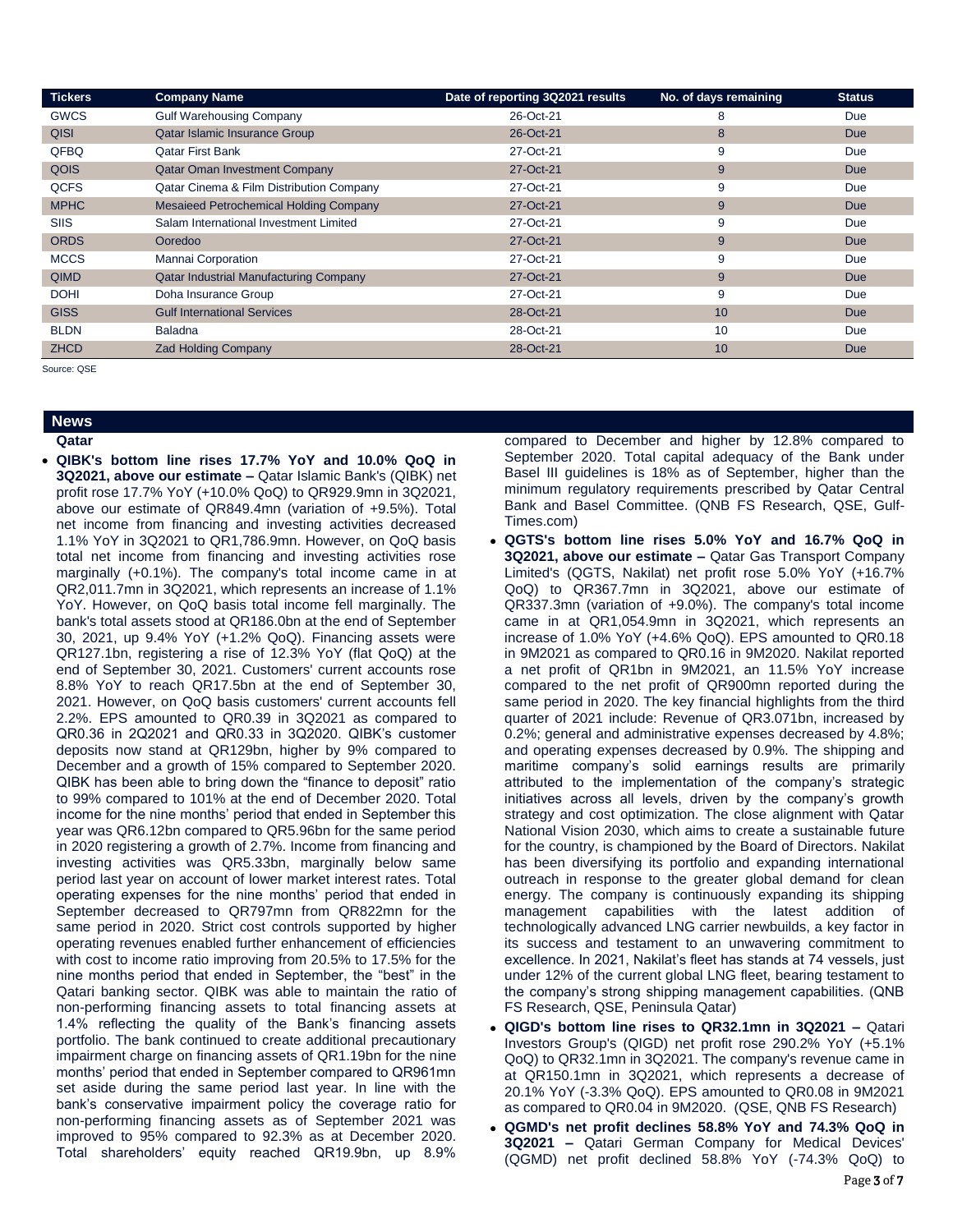QR0.2mn in 3Q2021. The company's revenue came in at QR9.6mn in 3Q2021, which represents a decrease of 4.4% YoY (-31.7% QoQ). The earnings per share amounted to QR0.01 in 9M2021 as compared to loss per share of QR0.01 in 9M2020. (QSE, QNB FS Research)

- **QOIS to disclose its 3Q2021 financial results on October 27 –** Qatar Oman Investment Company (QOIS) will disclose its financial statement for the period ending September 30, 2021 on October 27, 2021. (QSE)
- **QFBQ to disclose its 3Q2021 financial results on October 27 –** Qatar First Bank (QFBQ) will disclose its financial statement for the period ending September 30, 2021 on October 27, 2021. (QSE)
- **DHBK to holds its investors relation conference call on October 28 –** Doha Bank (DHBK) will hold the conference call with the Investors to discuss the financial results for 3Q2021 on October 28, 2021 at 01:00 PM , Doha Time. (QSE)
- **DBIS to holds its investors relation conference call on October 26 –** Dlala Brokerage and Investment Holding Co. (DBIS) will hold the conference call with the Investors to discuss the financial results for the 3Q2021 on October 26, 2021 at 01:30 PM , Doha Time. (QSE)
- **BRES to holds its investors relation conference call on October 21 –** Barwa Real Estate Company (BRES) will hold the conference call with the Investors to discuss the financial results for 3Q2021 on October 21, 2021 at 01:30 PM , Doha Time. (QSE)
- **QOIS to hold its investors relation conference call on October 31 –** Qatar Oman Investment Company (QOIS) will hold the conference call with the Investors to discuss the financial results for 3Q2021 on October 31, 2021 at 12:00 PM , Doha Time. (QSE)
- **QFBQ successfully exits its first US Real Estate Investment, plans to generate more than 9% IRR for investors; 12% in annualized coupon in 2021 alone –** Qatar First Bank (QFBQ) announced that it has successfully exited Kennedy Flats, a multifamily residential building in the US, planning to generate more than 9% IRR for its investors since acquisition 3.5 years ago. Kennedy Flats is the second property Qatar First Bank ("QFB") acquired in the US on behalf of its investors when the bank turned around its business model and started its shariahcompliant real estate program, aiming at becoming a premier GCC player into the developed residential and commercial real estate markets. The new fee income-based model promised to distribute for this property 8% per annum (net of all operational costs and fees and net of taxes) and gaining the trust of a few private investors QFBQ acquired a 99% stake in 1 Kennedy Flats, a 374-unit class A multifamily residential building in Connecticut in May 2018. The anticipated holding period for the US real estate building was 5 years. However, real estate markets performed better than expected and QFBQ was able to sell shares in the property and will be returning capital and profit to investors earlier than anticipated. Less than 3.5 years today, those investors who committed their trust and money with QFBQ are standing to make a commendable return on investment through the shariah compliant US real estate investment. (QSE)
- **Qatar's latest real estate projects in spotlight at Cityscape –** Multi-billion Qatari riyal worth of real estate projects by the country's leading developers are in the spotlight at the 9th Cityscape Qatar 2021, which was inaugurated by the Minister of Commerce and Industry and Acting Minister of Finance H E Ali bin Ahmed Al Kuwari at the Doha Exhibition and Convention Center (DECC) yesterday. The three-day event being held under the patronage of the Prime Minister and Minister of

Interior H E Sheikh Khalid bin Khalifa bin Abdulaziz Al Thani, features over 30 exhibitors, in addition to over 30 prominent speakers from the local and international real estate industry. The event also serves as a platform for the latest and most prominent real estate project launches by Qatar's top developers. (Peninsula Qatar)

- **Furjan Wadi Lusail to elevate BRES's position at local, regional levels –** Barwa Real Estate Company (BRES) said its Furjan Wadi Lusail Development, extending over an area of more than 3.48mn square meters, once completed, will elevate its status to a developer of the largest strategic realty project in Qatar. The proposed project, which is located in the northern part of Lusail City, is surrounded by a number of roads and tram stations. It will comprise as many as 1,700 villas, along with residential apartments. The proposed project will include all the main facilities such as kindergartens, schools, shops, clubs, restaurants, mosques, public areas, health centers, green spaces, waterbodies, roads and paved walkways. "Upon completion of the study and launch of the project, Furjan Wadi Lusail Development will enhance Barwa's status as a developer of the largest strategic real estate projects in Qatar, and bolsters its leadership at the local and regional levels," said Minister of Culture and Sports, and Chairman of Barwa Real Estate Group, HE Salah bin Ghanem bin Nasser Al-Ali. Furjan Wadi Lusail Development is a distinctive residential project inspired by Qatari environment, expressing Qatar's culture and identity and highlighting the nature of daily life and components of old Qatari Furjan (neighborhood) through its special designs, namely Al Sikka (road) and Al Baraha (rest area), which support the privacy of the residents and give it a touch of Islamic architecture, with contemporary integrated engineering. (QSE, Gulf-Times.com)
- **UDCD launches Crystal Residence sales at Gewan Island; showcases properties at The Pearl-Qatar –** United Development Company (UDCD) inaugurated its 900 square meters pavilion at Cityscape Qatar 2021 on Sunday, featuring scale models of its flagship developments, The Pearl-Qatar and Gewan Island. Speaking to Gulf Times on the sidelines of the event, UDCD president and CEO Ibrahim Jassim Al-Othman, who is also a member of the board, said the sales launch of UDCD's Crystal Residence at Gewan Island was well-received by property finders. "We're launching 70 apartments and already we have bookings as much as almost 40% even before we started, and that's a good sign. The area, which spans 11,000square meters, is air-conditioned. The other side facing Qanat Quartier is also climate controlled and this huge area will provide convenience to the shoppers, buyers, and other visitors of the area," Al-Othman said. At Cityscape, which will run until October 19 at the Doha Exhibition and Convention Centre (DECC), UDCD is showcasing attractive properties for sales and leasing, as well as a range of attractive in-house financing plans and promotional leasing offers. (Gulf-Times.com)
- **Qatar Chamber signs deal with Qatari Diar to relocate its headquarters to Lusail City –** The Qatar Chamber (QC) will soon relocate its headquarters to Lusail City for which it has entered into a purchase agreement with Qatari Diar Real Estate Investment Company. The agreement was Sunday signed by QC Chairman Sheikh Khalifa bin Jassim Al-Thani and Qatari Diar Chief Executive Abdulla bin Hamad Al-Attiyah on the sidelines of the opening of Cityscape Qatar in the presence of HE the Minister of Commerce and Industry and Acting Minister of Finance Ali bin Ahmed Al-Kuwari. The new headquarters in the Commercial Boulevard in Lusail City coincides with the renaissance witnessed by Qatar and it will be properly equipped to suit all the activities, services, and events provided by the Chamber to the private sector. "Lusail is the city of the future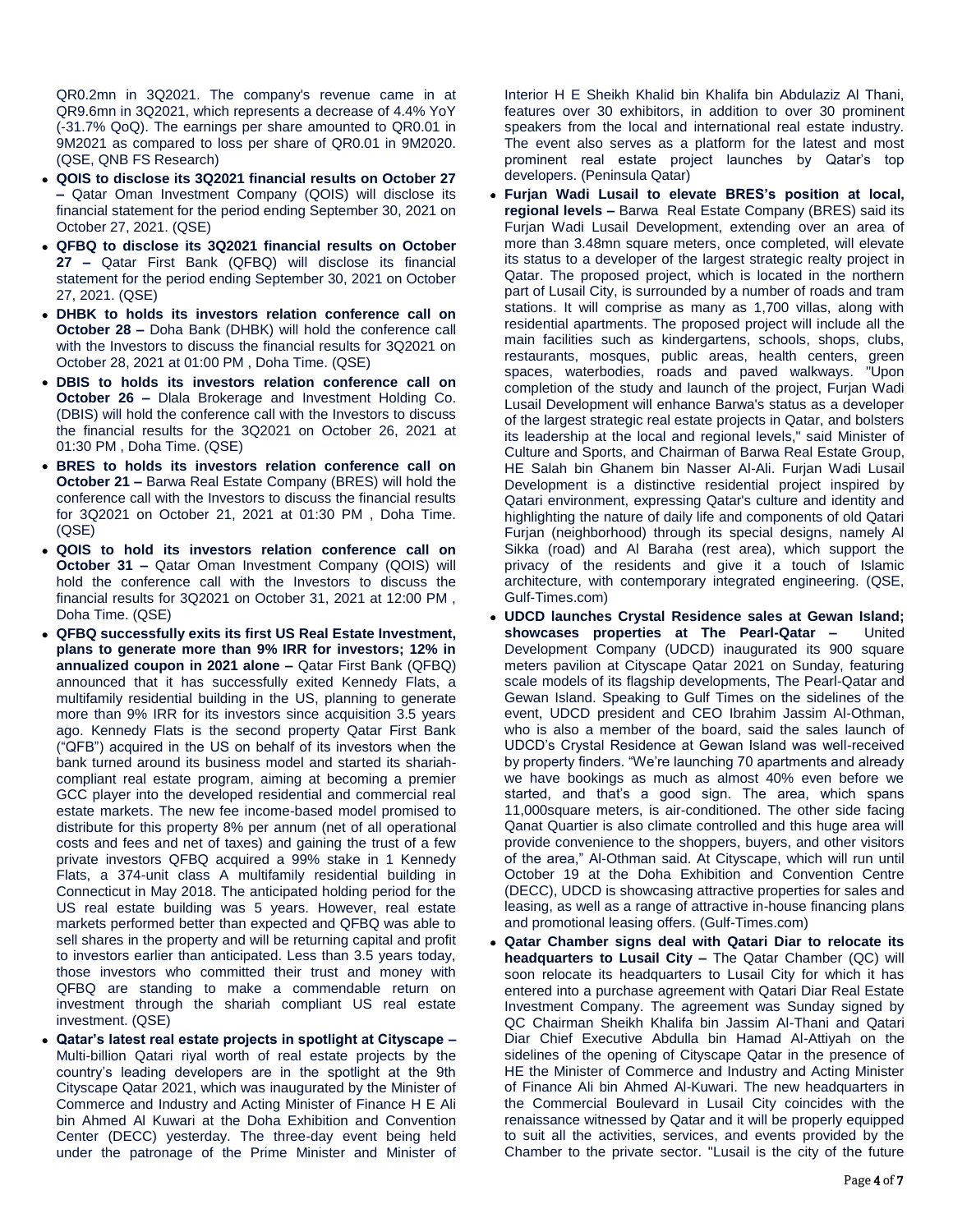and the first smart city in the region owing to its state-of-the-art infrastructure and the investment opportunities it offers for businessmen," Sheikh Khalifa said. The chamber's current headquarters would be relocated to the new building after it is fully completed, he said, adding that its shifting to the Commercial Boulevard would further enhance the services to its members. The Commercial Boulevard is one of the unique projects in Lusail City for its diversity as it consists of spacious buildings designed for multipurpose uses including retail, corporate offices, hotels, residential units, and convention centers. (Gulf-Times.com)

- **Msheireb Properties showcases townhouses, apartments, commercial offerings at Cityscape Qatar 2021 –** Msheireb Properties (MP), a subsidiary of Qatar Foundation for Education, Sciences and Social Development, welcomed on Sunday visitors at its dedicated pavilion in Cityscape Qatar 2021, which is taking place until October 19 at the Doha Exhibition and Convention Centre (DECC). Msheireb Properties is showcasing its new residential and commercial offerings in Msheireb Downtown Doha (MDD), one of the smartest and most sustainable city districts in the world. Customers can register interest in the new luxurious townhouses, which offer the perfect place for families seeking to live in the heart of Doha. They reflect the rich Qatari heritage and offer state-of-the-art amenities integral to modern living. These iconic dwellings are designed with the Qatari lifestyle in mind and deliver exceptional living environments that offer privacy and security together with generous indoor and outdoor spaces and superb functionality. (Gulf-Times.com)
- **Qatargas starts construction of 4 LNG mega-trains –** Starts construction of 4 LNG mega-trains in Ras Laffan Industrial City to raise Qatar's LNG output capacity to 110m tons per year from 77m tons, Qatargas said on Twitter. (Bloomberg)
- **Qatar Rail offers retailers chance to open stores at 37 stations –** Retailers in Qatar, especially small and medium enterprises, will have the chance to open new stores, as well as expand their operations, at the Doha Metro stations and Lusail Tram network. Qatar Rail announced in an advertisement yesterday that it is offering retail opportunities in its 9,200 square meters retail space, spread across its 37 stations, comprising the Red, Gold, and Green Lines. Retail spaces (permitted trades) comprise services, general retail, food and beverages, convenience, and Automated Teller Machines (ATM) and vending machines. (Gulf-Times.com)
- **Minister Al Kuwari: Qatar an ideal destination for real estate investment –** Qatar's real estate sector which is witnessing significant development supports the national economy's diversity and competitiveness, according to the Minister of Commerce and Industry and Acting Minister of Finance HE Ali bin Ahmed Al Kuwari The Minister inaugurated the ninth edition of Cityscape Qatar 2021 being held under the patronage of the Prime Minister and Minister of Interior H E Sheikh Khalid bin Khalifa bin Abdulaziz Al Thani, at the Doha Exhibition and Convention Center (DECC), yesterday. The Minister also stressed the importance of Cityscape Qatar 2021. After the inauguration, Minister Al Kuwari toured the exhibition and was briefed on the latest and most prominent real estate projects in Qatar, in addition to the various services and investment opportunities provided by the participating companies. (Peninsula Qatar)
- **Qatar's private sector exports to Jordan up by 20.4% –** Qatar's private sector exports to Jordan recorded a growth of 20.4 per cent in the first nine months of 2021 compared with the same period of 2020, the Jordan News Agency, Petra, reported. A recent report by the Qatar Chamber of Commerce stated that Qatar's exports reached a value of QR127.5mn, or \$35mn, in

comparison with QR101.5mn, or \$27.8mn in 2020. Most of Qatari's private sector exports to Jordan included various chemicals, such as automobile oils, sulfonic acid, luterin, aluminum briquettes, paraffin, polyethylene, iron rods, chemical fertilizers of various types, plastics, car engine oils, organic fertilizers, medical solutions, and food commodities such as tomato paste. The report mentioned that Qatar's private sector trade with Jordan is expected to rise until the end of 2021 and during 2022, given the accelerating development of economic, trade and investment relations between the countries and the high volume of mutual commodity trade. (Bloomberg)

 **Doha Bank's Doha Pay Wallet wins 'Best Digital Wallet App' for Qatar –** Doha Bank's mobile wallet, Doha Pay, has won the 'Best Digital Wallet App' award by Global Business Review Magazine for its continued efforts in innovative and customercentric approach through digital wallet services. (Gulf-Times.com)

### **International**

- **UK finance chiefs fear supply chain drag for at least another year –** Supply chain problems that are dragging on the economy's post-lockdown recovery will persist for at least a year, according to a survey of chief financial officers at top British companies published. With the Bank of England trying to assess how long a recent jump in inflation is likely to last, more than half of the chief financial officers surveyed by accountants Deloitte believed consumer price inflation would still be above 2.5% in two years' time. In August, the BoE forecast inflation would be only slightly above 2% in two years' time after hitting 4% in the coming months. Since then Britain's economy has been further beset by the kind of supply shortages affecting other economies around the world, plus a lack of staff which has been aggravated by the country's post-Brexit immigration rules. The BoE is now expected to raise interest rates for the first time since the start of the pandemic either later this year or early in 2022. Deloitte said CFOs expected operating costs to rise by the most in the survey's 14-year history over the next 12 months. A record-high share of CFOs also plan to increase capital expenditure, welcome news for Prime Minister Boris Johnson who this month berated employers for favoring migrant labor over productivity-boosting investment. Ian Stewart, Deloitte's chief economist, said the increased investment plans were being driven by the impact on Britain's economy from the pandemic and Brexit, as well as the transition to renewable energy. (Reuters)
- **UK's Sunak considers cutting VAT on household energy bills –** British finance minister Rishi Sunak is considering a cut to the 5% rate of value-added tax on household energy bills, the Financial Times reported. Government officials briefed on the Budget preparations said Sunak had looked at reducing the 5% VAT, but no decisions had been taken yet, the newspaper added. (Reuters)
- **China 3Q GDP growth seen hitting 1-year low, raising heat on policymakers –** China's economy likely grew at the slowest pace in a year in the third quarter, hurt by power shortages, supply bottlenecks and sporadic COVID-19 outbreaks and raising heat on policymakers amid rising jitters over the property sector. Data released on Monday is expected to show gross domestic product (GDP) grew 5.2% in July-September from a earlier - the weakest pace since the third quarter of 2020 weakening from 7.9% in the second quarter, a Reuters poll showed. That would mark a further deceleration from 18.3% expansion in the first quarter, when the YoY growth rate was heavily flattered by the very low comparison seen during the COVID-induced slump of early 2020. On a quarterly basis, growth is forecast to ease to 0.5% in July-September from 1.3% in the second quarter, the poll showed. The world's second-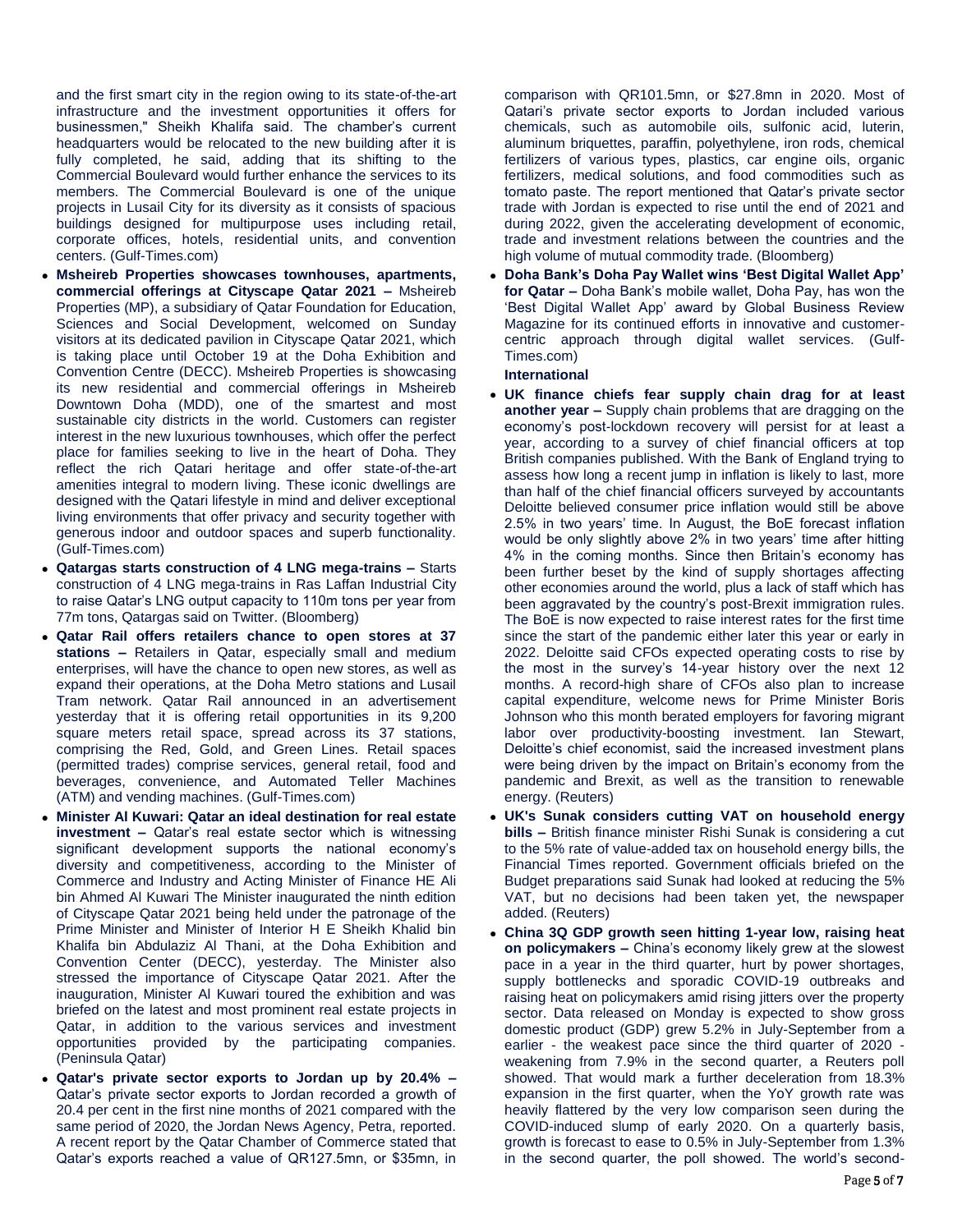largest economy has rebounded from the pandemic but the recovery is losing steam, weighed by faltering factory activity, persistently soft consumption and a slowing property sector as policy curbs bite. Global worries about a possible spillover of credit risk from China's property sector into the broader economy have also intensified as major developer China Evergrande Group wrestles with more than \$300bn of debt. Chinese leaders, fearful that a persistent property bubble could undermine the country's long-term ascent, are likely to maintain tough curbs on the sector even as the economy slows, but could soften some tactics as needed, policy sources and analysts said. Premier Li Keqiang said on Thursday that China has ample tools to cope with economic challenges despite slowing growth, and the government is confident of achieving full-year development goals. (Reuters)

### **Regional**

- **Saudi Savola completes acquisition of Bayara Holding –** Saudi Arabia's Savola Group said its wholly owned subsidiary, Savola Foods Company, completed the full acquisition of Bayara Holding Limited in a SR975mn transaction. The impact of the deal will be reflected in the group's financial results for the fourth quarter 2021, the kingdom's largest food products company said in a statement on Tadawul Sunday. (Zawya)
- **Uber, Careem said to face \$100mn bill in Saudi tax squeeze –** Saudi Arabia has slapped several technology firms, including Uber Technologies Inc. and its Dubai-based subsidiary Careem, with tax bills worth tens of millions of dollars, according to people with knowledge the matter. Uber and Careem face a combined bill worth around \$100mn, two of the people said. The claims are related to a dispute over how to calculate the valueadded tax owed over the past few years by gig economy firms versus their individual contractors and include hefty penalties for late payment, the people said. (Bloomberg)
- **UAE's ADNOC Drilling included on FTSE indices, approves growth plan –** ADNOC Drilling, a unit of state-run energy producer Abu Dhabi National Oil Company, has been added to the FTSE Global Large Cap Index, the FTSE Emerging Index, and the FTSE All-World Index, it said in a statement. The company's newly formed board which met last week, approved its five-year business growth plan for 2022 to 2026, as well as the 2022 budget. The drilling company is bidding in several mega-tenders in Abu Dhabi and is also looking to expand its services portfolio and market share in the oil field services segment, it said. (Zawya)
- **Adnoc Drilling remains active in some mega-tenders in Abu Dhabi –** Adnoc Drilling says it "remains active" in a number of mega-tenders in Abu Dhabi. Also actively pursuing further expansion of discrete services portfolio and market share in the oil field services segment. If awarded, these tenders will expand the company's portfolio outside of the integrated drilling services segment; awards expected during 2022. (Bloomberg)
- **Consumer confidence in Dubai hits 10-year high –** Dubai's consumer confidence index rose to its highest level in a decade during the third quarter of 2021, the Dubai Economy reported on Sunday. The positive sentiment has been fueled by increased economic activity. Most consumers in Dubai are now feeling positive about current and job prospects. They also feel that their personal finances have improved, and they are planning to make non-essential purchases. Overall, the index rose two points in the third quarter compared to the previous three months, and 21 points compared to the same period last year. (Zawya)
- **Oman's GDP rises by 10.1% –** The GDP at current prices in the Sultanate rose by 10.1%to reach OMR15.3bln at the end of the second quarter of this year, compared to OMR13.9bn in the

same quarter of the previous year. Data issued by the National Centre for Statistics and Information in a report analyzing the economic situation in the Sultanate for the second quarter of 2021, attributed this rise as a result of the increase in the average oil price by about 9.9%, as the price of a barrel rose from \$51.1 to \$56.2 in the second quarter of this year. (Zawya)

- **IIF: Oman's economy to recover with overall growth of 2.2% in 2021 –** Oman's economy is set to recover with overall growth of 2.2% in 2021 and 3.3% in 2022, as higher natural gas production and progress in vaccination, which will gradually restore domestic activity, International Institute of Finance (IIF) said in a new report. This is lower than the 2.5% growth projected by the International Monetary in September. The economy contracted by 2.8% last year, according to IMF. Oman's recovery will be supported by progress made in fiscal adjustment and in structural reform implementation, the IIF report added. (Zawya)
- **Boubyan Bank 3Q net income KWD10.4mn vs. KWD6.10mn YoY –** Boubyan Bank reported net income for the third quarter of KWD10.4mn vs. KWD6.10mn YoY. Net income KWD10.4mn, +71% YoY. Operating revenue KWD48.3mn, +10% YoY. Operating profit KWD26.0mn, -1.6% YoY. (Bloomberg)
- **Bank of Bahrain and Kuwait gets \$150mn, 2-year club loan –** Bank of Bahrain and Kuwait gets \$150mn, 2-year club loan wherein Bank ABC, Emirates NBD, Mashreqbank were initial mandated lead arrangers and bookrunners, BBK says. Emirates NBD acted as facility agent. (Bloomberg)